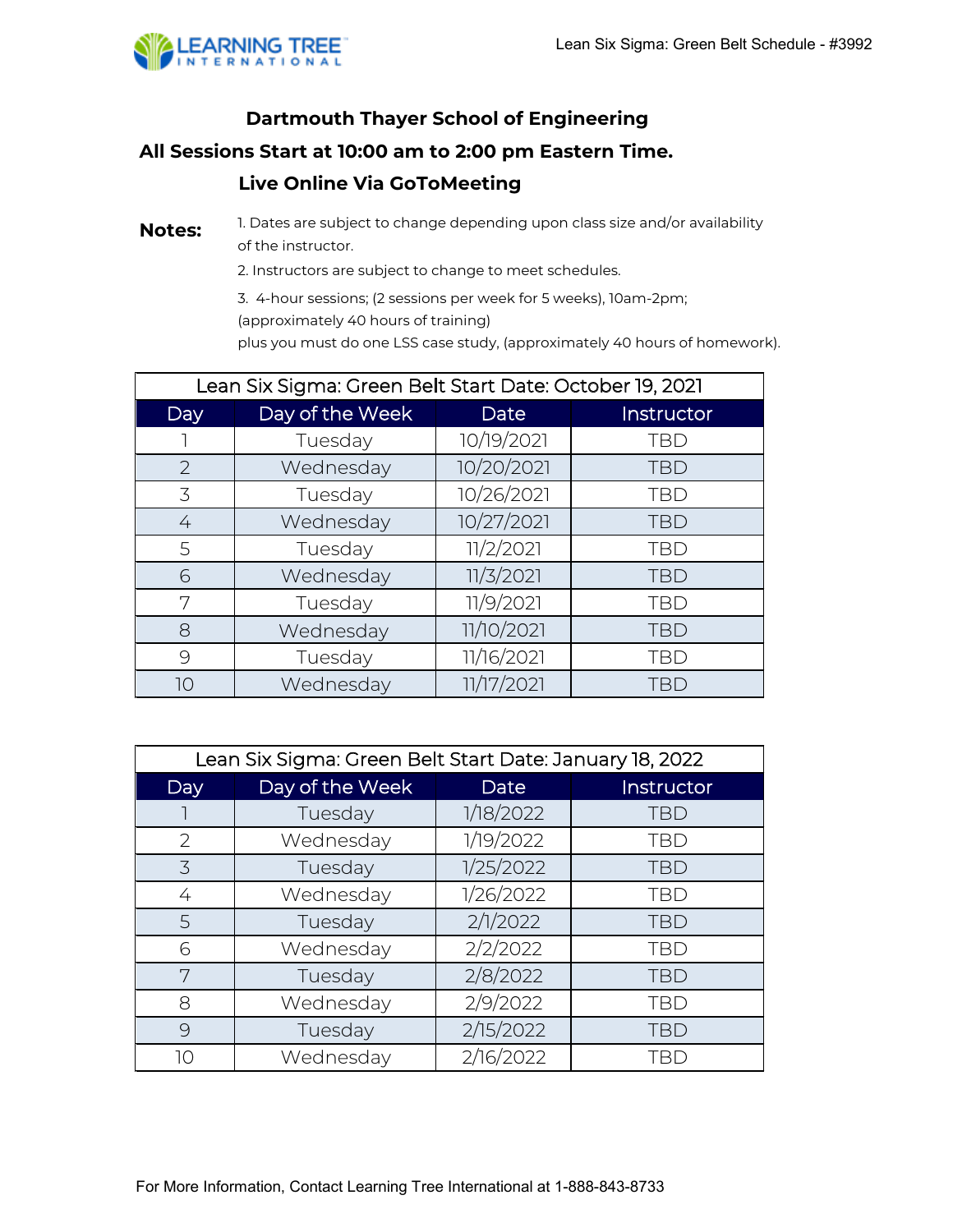

| Lean Six Sigma: Green Belt Start Date: April 19, 2022 |                 |           |            |
|-------------------------------------------------------|-----------------|-----------|------------|
| Day                                                   | Day of the Week | Date      | Instructor |
|                                                       | Tuesday         | 4/19/2022 | <b>TBD</b> |
| 2                                                     | Wednesday       | 4/20/2022 | <b>TBD</b> |
| 3                                                     | Tuesday         | 4/26/2022 | <b>TBD</b> |
| 4                                                     | Wednesday       | 4/27/2022 | <b>TBD</b> |
| 5                                                     | Tuesday         | 5/3/2022  | <b>TBD</b> |
| 6                                                     | Wednesday       | 5/4/2022  | <b>TBD</b> |
| 7                                                     | Tuesday         | 5/10/2022 | <b>TBD</b> |
| 8                                                     | Wednesday       | 5/11/2022 | <b>TBD</b> |
| 9                                                     | Tuesday         | 5/17/2022 | <b>TBD</b> |
| 10                                                    | Wednesday       | 5/18/2022 | <b>TBD</b> |

| Lean Six Sigma: Green Belt Start Date: July 19, 2022 |                 |             |            |
|------------------------------------------------------|-----------------|-------------|------------|
| <b>Day</b>                                           | Day of the Week | <b>Date</b> | Instructor |
|                                                      | Tuesday         | 7/19/2022   | <b>TBD</b> |
| 2                                                    | Wednesday       | 7/20/2022   | <b>TBD</b> |
| 3                                                    | Tuesday         | 7/26/2022   | <b>TBD</b> |
| 4                                                    | Wednesday       | 7/27/2022   | <b>TBD</b> |
| 5                                                    | Tuesday         | 8/2/2022    | <b>TBD</b> |
| 6                                                    | Wednesday       | 8/3/2022    | <b>TBD</b> |
| 7                                                    | Tuesday         | 8/9/2022    | <b>TBD</b> |
| 8                                                    | Wednesday       | 8/10/2022   | <b>TBD</b> |
| 9                                                    | Tuesday         | 8/16/2022   | <b>TBD</b> |
| 10                                                   | Wednesday       | 8/17/2022   | TBD        |